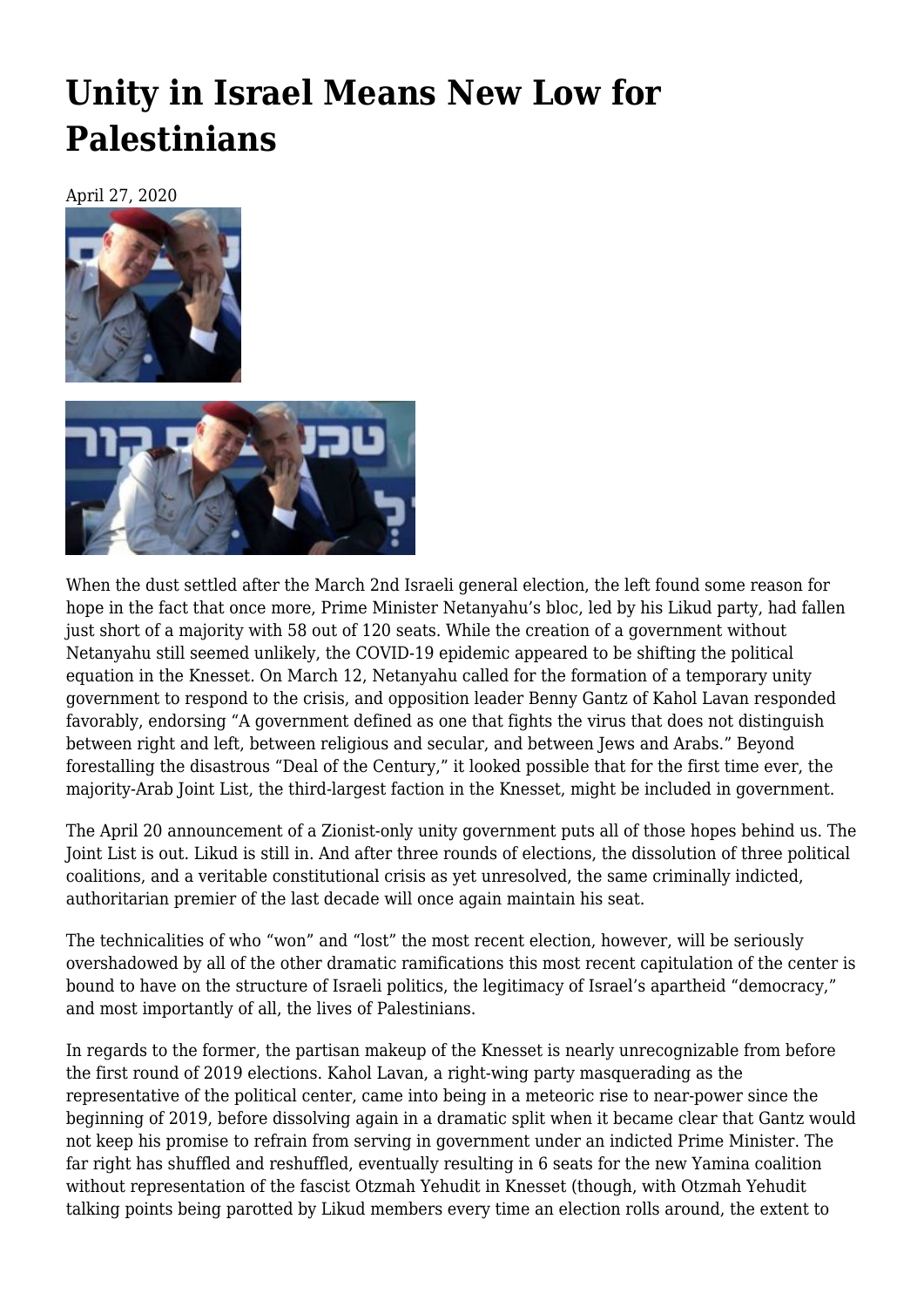which this can be considered a victory is limited). But far and away, the greatest impact in this regard will be the transformations on the left.

On the one hand, The Joint List built on its success in last year's elections, jumping to 15 seats–an unprecedented representation of non-Zionist parties in the Knesset. Fully [87%](https://www.timesofisrael.com/joint-list-captured-almost-total-arab-vote-pollster-calculates/) of Arab voters cast votes for the Joint List, and Jewish votes for the Joint List more than doubled (though, don't get too excited–in an Israel where [opinion polls](https://www.timesofisrael.com/plurality-of-jewish-israelis-want-to-expel-arabs-study-shows/) show nearly 80% of Jewish residents supporting "preferential treatment" for Jews over Arabs, a doubled Jewish vote for the coalition of Arab parties means around half of one percent of Jewish voters).

On the other hand, left-wing Zionism, once the hegemonic political force in Israeli politics, is now struggling for any Knesset representation whatsoever in a groundbreakingly right-wing Israel. The liberal and labor Zionist parties, reduced to a single electoral list in the Labor-Gesher-Meretz coalition so as to ensure representation, won only 7 seats in the most recent elections–down from 29 seats prior to 2019. Now, even this paltry showing has dissolved after Labor leader Amir Peretz–who in [April](https://www.timesofisrael.com/read-my-lips-labor-leader-sheds-iconic-mustache-after-47-years/) 2019 shaved his mustache "so that all of Israel will understand exactly what I'm saying and will be able to read my lips: I won't sit with Bibi [Netanyahu]"-joined the unity government to promises of a cabinet appointment from Bibi.

On the right, the institutional changes of this most recent election are largely cosmetic. The replacement of Netanyahu was truly the *raison d'etre* of the Kahol Lavan coalition; so no doubt, Gantz's betrayal of that most basic of unifying principles will draw strong condemnations from the segments of his party who have now split off. But the electoral decision between Gantz and Netanyahu was never about choosing between substantively different visions for Israeli society; it was about one segment of an all-Jewish ruling class and its attempt to eject a particularly unseemly, undemocratic leader from another segment of that same ruling class. When all was said and done, a Gantz regime was always going to continue the rightward trajectory of Israeli civil society, deepen the Israeli military stranglehold over the Occupied Territories, and maintain boundaries around political power that disenfranchised Palestinians–in a word, a Gantz regime would fail to break substantively with Netanyahu's policies. The April agreement on a unity government is simply an absurdist reminder of this fundamental truth: at the end of the day, even allowing for a future breakup of the government, Likud was amenable to trading legislative and administrative appointments to Kahol Lavan in exchange for judicial power (largely over Netanyahu's trial) because Likud knew they had nothing to fear from a policy standpoint even under a Kahol Lavan-led government.

On the left, however, this series of elections marks a real turning point. Already, the statements from liberal, US Zionist institutions have begun flying off the presses, pairing optimistic welcoming of the unity government with cautious appeals to maintain the two-state solution by refraining from annexation of settlements. Such appeals are meaningless, however, when the unity agreement has already approved a path toward annexation starting as early as July 1st, and even the more principled anti-annexation forces have begun to defect to the pro-annexation government. Liberal Zionism in Israel is dead; in its place is a fervently pro-apartheid, genocidal center on the one hand, and on the other, the only hope there has ever been for a resolution to the Palestine problem: a progressive and radical grassroots movement led by Palestinians for the protection of their democratic and human rights.

The prospects of the latter are bleak. Any hope of a far-off, mythical two-state solution is scheduled to vanish on July 1st with the annexation of an unspecified amount of settled Palestinian land. When that happens, the terms that have defined the last 50 years of negotiations in Israel/Palestine will have been officially overturned: the promise of "land for peace" will have lost its basis. The peace process will have failed to make way for a Palestinian state. And the parliamentary route to anything